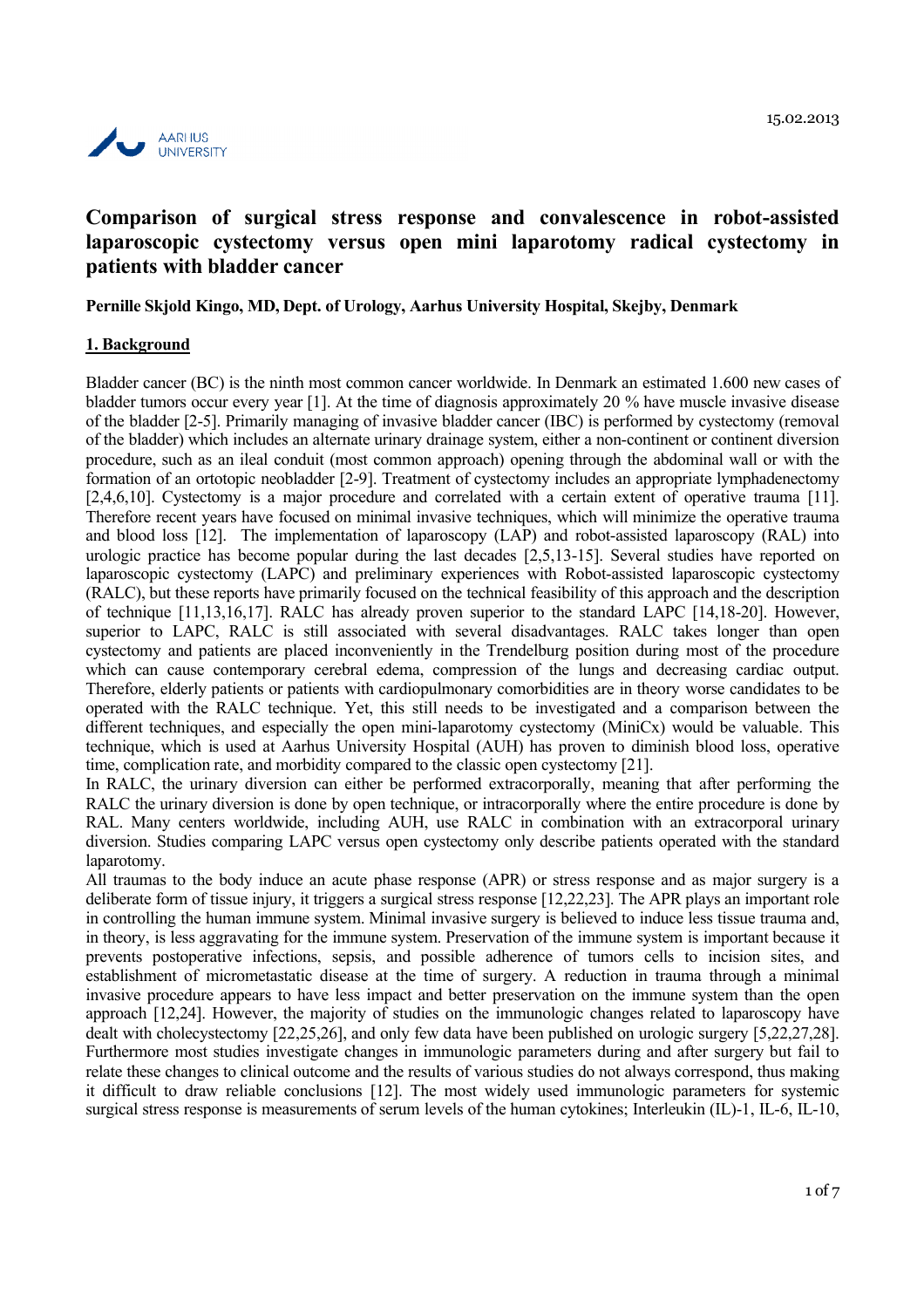

Granulocyt Elastase (GE), Tumor necrosis factor alpha (TNF-α) and Gamma Interferon (IFN-γ [5,27,29,30]. Another widely used parameter is the acute phase reactant C-reactive protein (CRP) [24,28]. Two other parameters investigated in correlation to surgical stress response is  $CO<sub>2</sub>$  insufflation (pneumoperitoneum) and steroid injection prior to surgery. Both causes an attenuated inflammatory response thus believed to lead to better recovery and less postoperative complications [31-36], which is of great value, especially to the oncologic patient.

Convalescences is under the scope these days and is a highly prioritized area within the health care system both from a patient point of view but also from an economical point of view [37,38]. Therefore it is of great importance to find the most suitable surgical procedure on an individual basis in order to give the patient the best opportunities to recover and, if needed, cope with adjuvant therapy.

## **2. Aims.**

This PhD study aims to investigate:

- 1. Which new surgical stress response biomarkers can be used in measuring the surgical response after radical cystectomy?
- 2. Which operative technique induces less surgical stress response in patients undergoing radical cystectomy?
- 3. Is there a correlation between the surgical stress response and convalescence?
- 4. If inducing pneumoperitoneum and/or injecting steroid prior to open cystectomy will affect the surgical stress response firstly demonstrated in an animal model and afterwards in a randomized prospective human clinical trial.

## **3. Hypothesies of Study 1, 2 and 3**

## **Study 1 – Finding potential new surgical stress response biomarkers and comparing surgical techniques in correlation to surgical stress response.**

We hypothesize that the clinical outcome resulting from cystectomy performed by the RALC with intracorporal urinary diversion is superior to the MiniCx and the RALC with extracorporal urinary diversion. Furthermore we wish to investigate if the RALC with extracorporal urinary diversion is closer in similarity to the outcome from the RALC performed with intracorporal urinary diversion or the MiniCx or if it is superior to these two techniques. During investigation we expect to find potential new biomarkers which can be used in the prediction of clinical outcome.

## **Study 2 & 3 – Improvement of postoperative outcome after radical cystectomy by inducing pneumoperitoneum and/or steroid preoperatively - firstly demonstrated in an animal model and afterwards in a randomized human clinical trial study.**

We hypothesize that inducing pneumoperitoneum and injecting steroid preoperatively will result in a reduction of the cytokine response which in turn will result in an attenuated inflammatory response to the surgical trauma. Given both steroid and inducing pneumoperitoneum may have synergistic effect, but can in theory be detrimental to the patient in causing a fare to attenuated inflammatory response. In clinical trials no correlation has ever been demonstrated between the changes in immunologic parameters and relevant postoperative clinical endpoints. So we wish to examine if  $CO<sub>2</sub>$  insufflation and steroid injection preoperatively causes less surgical stress response, **firstly** demonstrated in a porcine model (study 2) and afterwards shown in a randomized human clinical trial study (study 3).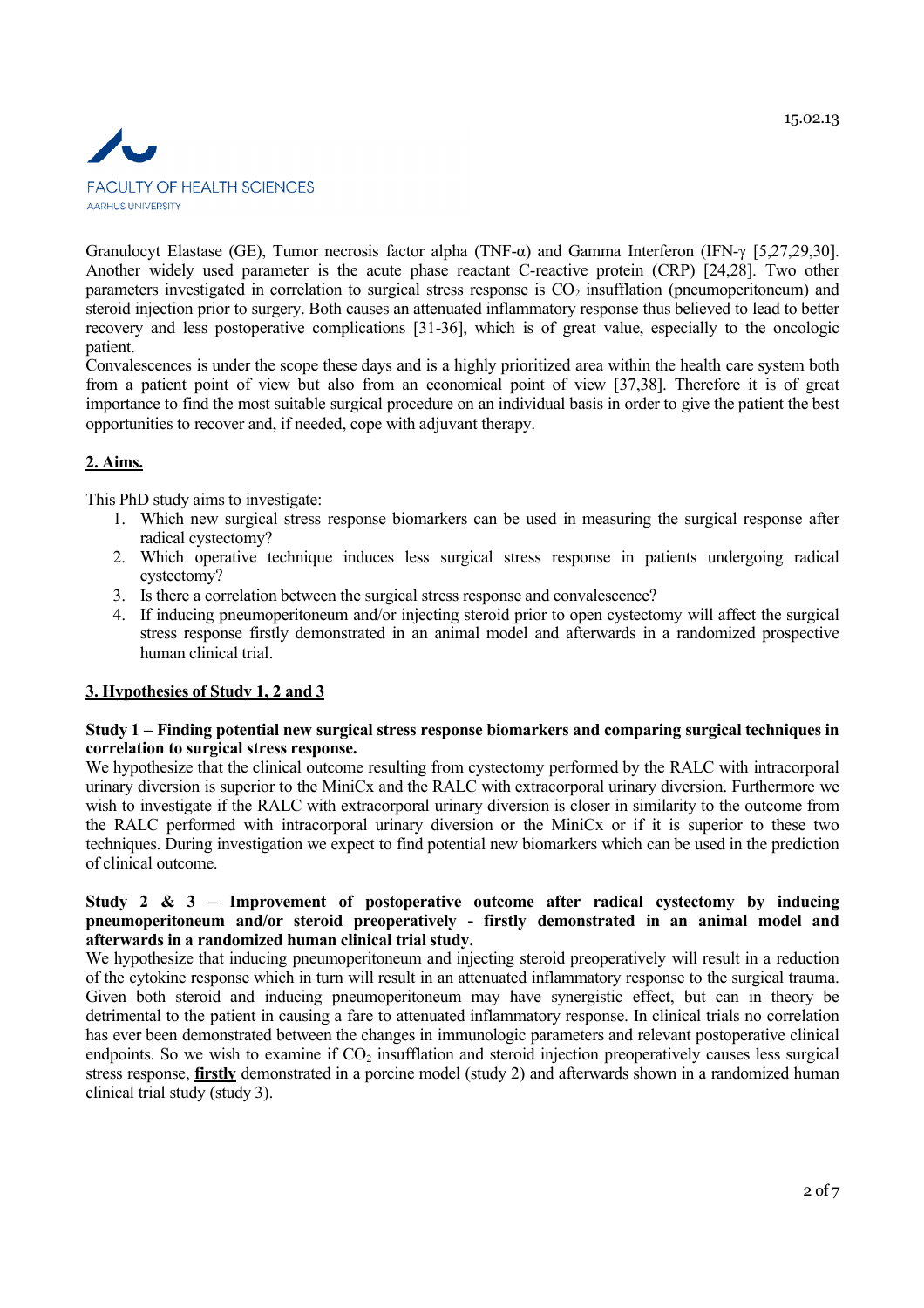

#### **4. Material and Methods**

The Study will be performed at the Department of Urology, Aarhus University Hospital in collaboration with the Department of Urology, Herlev University Hospital.

#### **Study 1** - **Clinical experimental study: Comparison of surgical stress response in Robot-assisted laparoscopic and in open Mini-laparotomy radical cystectomy.**

60 patients (ptt.) diagnosed with IBC is divided into 3 groups<sup>1</sup>. 1) 20 ptt. MiniCx 2) 20 ptt. RALC with extracorporal urinary diversion and 3) 20 ptt. RALC with intracorporal urinary diversion. Within the three



groups all patients will have taken a venous blood sample as illustrated in **fig.1** Serum samples will be separated and stored in 5 tubes with 100 µL in each and stored at  $\div 80^{\circ}$ C until analysis. Concentration of serum human interleukins will be measured using a 27-Plex Panel (Human Bio-Plex Pro Assays) incl. the previous mentioned known six interleukins and 21 potential surgical stress biomarkers. C-reactive protein will also be measured. Perioperative parameters will be recorded

in accordance to BMI, comorbidities, blood loss, operation time, admission time, peroperative complications, early postoperative complications (< 90 days) and late postoperative complications (> 90 days), recurrence rate and survival rate.

#### **Study 2** – **Clinical experimental study: Carbon dioxide insufflation and/or steroid injection given preoperatively in a porcine model in relation to surgical stress response**.

The study will be carried out on Göttingen minipigs (weight approx. 40 kg, 100 days). All surgery will be performed with the pig in general anesthesia and under sterile conditions. Fortyfour pigs<sup>2</sup> will be divided into five groups: 1) 10 pigs open cystectomy and urinary diversion performed without pneumoperitoneum 2) 10 pigs open cystectomy and urinary diversion with pneumoperitoneum 3) 10 pigs Laparoscopic cystectomy and urinary diversion 4) 7 pigs only placement of 5 trocars without pneumoperitoneum 5) 7 pigs placement of 5 trocars with

pneumoperitoneum. Before the procedure a Central venous Catheter (CVK) will be placed in order to ease the preoperative, intraoperative and subsequent blood draws. After the procedure the animal will be extubated and returned to the stable for 3 days. Within the five groups all pigs will have taken a blood sample, urine sample and tissue samples as illustrated in **fig. 2**. Serum samples will be separated and stored in 5 tubes with 100  $\mu$ L in each and stored at  $\div 80^{\circ}$ C until analysis. Urine and tissue samples will also be stored at ÷80°C until analysis. Concentration of serum interleukins will be



measured using a precision pro human cytokines Plex Panel (171-A4507M Human Bio-Plex Pro Assays), hereby

Fig.1

<sup>&</sup>lt;sup>1</sup>The no. of patients in each group is estimated by a power analysis based on numbers found from another relevant study on Interleukin (II-6) levels [5]. Having an α-value = 0.05 and a β-value of 0.05 gives a minimum of 11 patients in each group. Expecting there will be some variations in tumor-grading, gender and age this is adjusted by including 20 patients in each group.

The no. of pigs in each group is estimated by a power analysis on numbers found from another relevant study on CRP levels [22]. Having an  $\alpha$ -value = 0.05 and a β-value of 0.20 gives a minimum of 7 pigs in each group. Expecting minor operative complications can occur this is adjusted by including 10 pigsin each group except in the sham groups.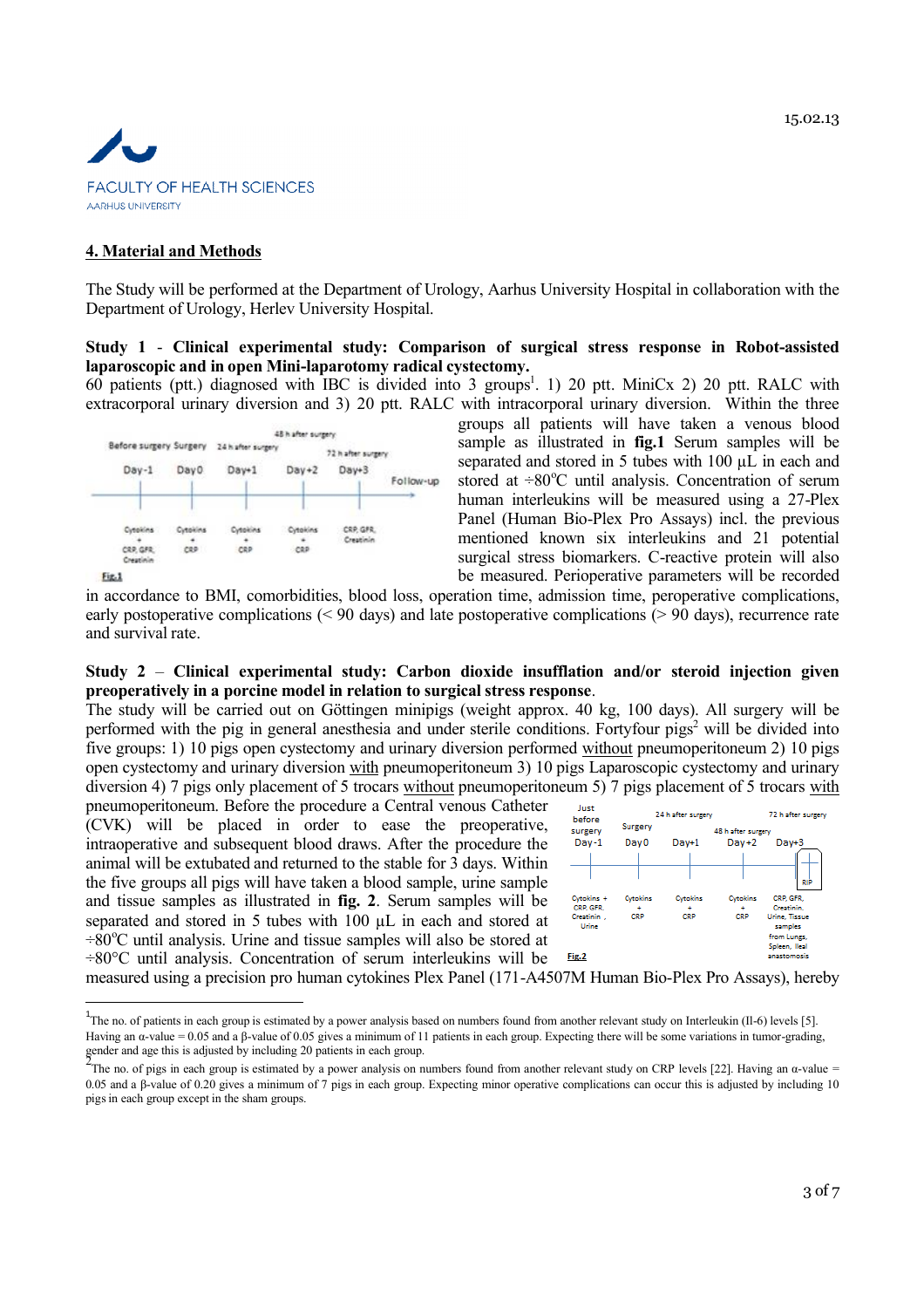15.02.13



measuring 5 known and 5 potential surgical stress biomarkers. Topical Fentanyl patches will be placed on all pigs for postoperative analgesia and changed daily until day 3 were the animals will be euthanized with an overdose of Potassium Chloride under general anesthesia.

**Study 3** – **Clinical experimental study: A randomized prospective study in humans comparing surgical stress response in correlation to inducing CO<sup>2</sup> and/or given steroid injection preoperative in patients operated with radical cystectomy.**

80 patients<sup>3</sup> will be randomized into four groups: 1) 20 ptt. having MiniCx without pneumoperitoneum 2) 20 ptt. having pneumperitoneum induced prior to MiniCx 3) 20 ptt. injected with 100 mg prednisone prior to RALC with intracorporal urinary diversion 4) 20 patients injected with 100 mg prednisone prior to RALC with extracorporal urinary diversion. Blood samples and urine collection will be performed as described in **fig. 3.**



## **4.2 Statistical Analyses.**

Relevant statistical tests and the latest version of Stata statistical analysis software will be used. Non-parametric tests will be used for most clinical parameters. Parametric tests will be used for biochemical parameters if normal distribution is accepted (see footnotes 1, 2 and 3 for power-analysis).

#### **4.3 Ethics.**

The approval of the Danish Data Protection Agency (file name. 1-16-02-394-12, jr.nr 2007-58-0010) and the regional science ethics committee for the data collection for study 1 has been received (Journal nr. 1-10-72-544- 12) and will be applied for study 2 & 3. Approval from the Danish Council for animal experiments for study 2 is being prepared at the moment.

## **5. Research Plan - Time schedule.**

|                                                                           | 2013<br>Sept 1st, 2nd<br>term) | 2014<br>(1st term) | 2014<br>(2nd term) | 2015<br>(1st term) | 2015<br>(2nd term) | 2016<br>(1st term) |
|---------------------------------------------------------------------------|--------------------------------|--------------------|--------------------|--------------------|--------------------|--------------------|
| Data collection study 1                                                   |                                |                    |                    |                    |                    |                    |
| Analysis and writing of paper 1                                           |                                |                    |                    |                    |                    |                    |
| Data collection study 2                                                   |                                |                    |                    |                    |                    |                    |
| Analysis and writing of paper 2                                           |                                |                    |                    |                    |                    |                    |
| Data Collection study 3                                                   |                                |                    |                    |                    |                    |                    |
| Analysis and writing of paper 3 and<br>Finale PhD thesis                  |                                |                    |                    |                    |                    |                    |
| Memorial Sloan-Kettering Cancer<br>Centre, NY, USA (1 month) <sup>4</sup> |                                |                    |                    |                    |                    |                    |
| PhD courses equal to 30 ECTS                                              |                                |                    |                    |                    |                    |                    |

<sup>&</sup>lt;sup>3</sup>The power-estimate is similar to that of study 1.

<sup>&</sup>lt;sup>4</sup> To get a valuable first hand impression of research praxis in a closely related area of research and to build a foundation for possible future international joint projects.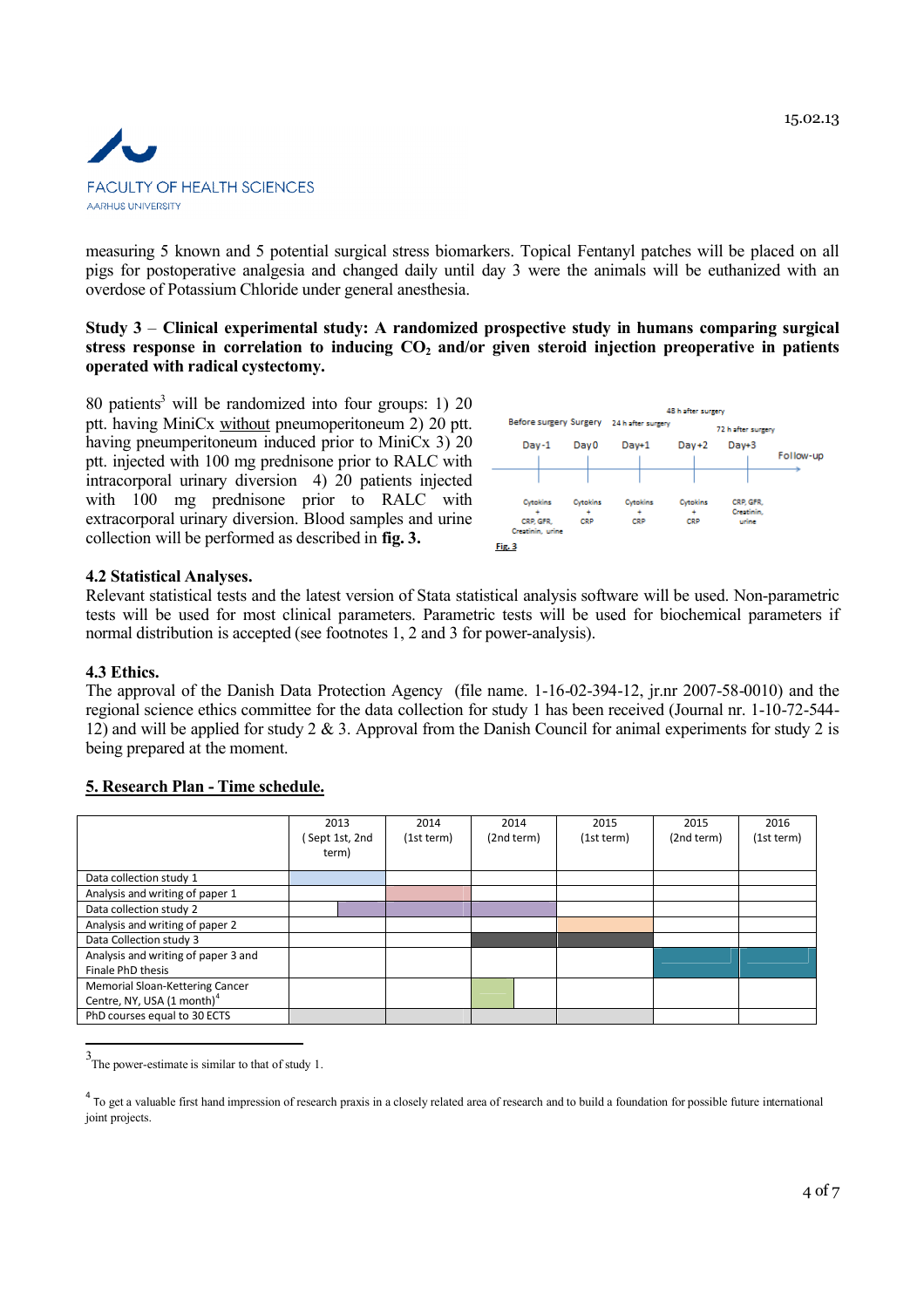

## **6. Practical Aspects**

The study is to be performed at the Department of Urology, Aarhus University Hospital in cooperation with Herlev University Hospital.

Pernille Skjold Kingo MD, Dept. of Urology, AUH: Primary investigator, performing the experimental animal studies and database study in addition to data analysis and the writing of the study 1, 2, and 3.

#### **6.1 Supervision.**

- Jørgen Bjerggaard Jensen, MD, DMSc, Associate professor, Dept. of Urology, Aarhus University Hospital: Primary supervisor.
- Rikke Nørregaard, MSc, PhD, Associate professor, Institute of Clinical Medicine, AUH: Co-supervisor.
- Michael Borre, MD,PhD, DMSc, Professor, Dept. of Urology, Aarhus University Hospital. Cosupervisor

#### **6.2 Cooperation.**

Gitte Wrist Lam, MD, Dept. of Urology, Herlev Hospital, Klaus Møller-Ernst Jensen, MD, DMSc, AUH, Dept. of Urology, Ulla Bisgaard, MD, Dept. of Urology, AUH, Gitte B. Kall, Biomedical Laboratory Technician (BLT), AUH, Dept. of Clinical Biochemistry, Conie Sørensen, BLT, Karin Hegnsved Fredborg, BLT and Nadia Gadeborg Knudsen, BLT, AUH, Dept. of Urology

#### **7. Publication aims.**

The study results, negative as well as positive, are expected to result in 3-4 articles published in international peer-reviewed journals.

## **8. Perspectives**

With the present study we aim to find the best and less invasive surgical technique in patients treated for invasive bladder cancer by radical cystectomy, and to find out if inducing pneumoperitoneum or giving steroid injection prior to surgery will have a beneficial effect on the clinical outcome in correlation to convalescences. peroperative and, early and late postoperative complications. Furthermore, the knowledge obtained from this study will help us to verify whether a careful patient selection should take place prior to operation in order to secure the best treatment modality for each patient evaluated individually.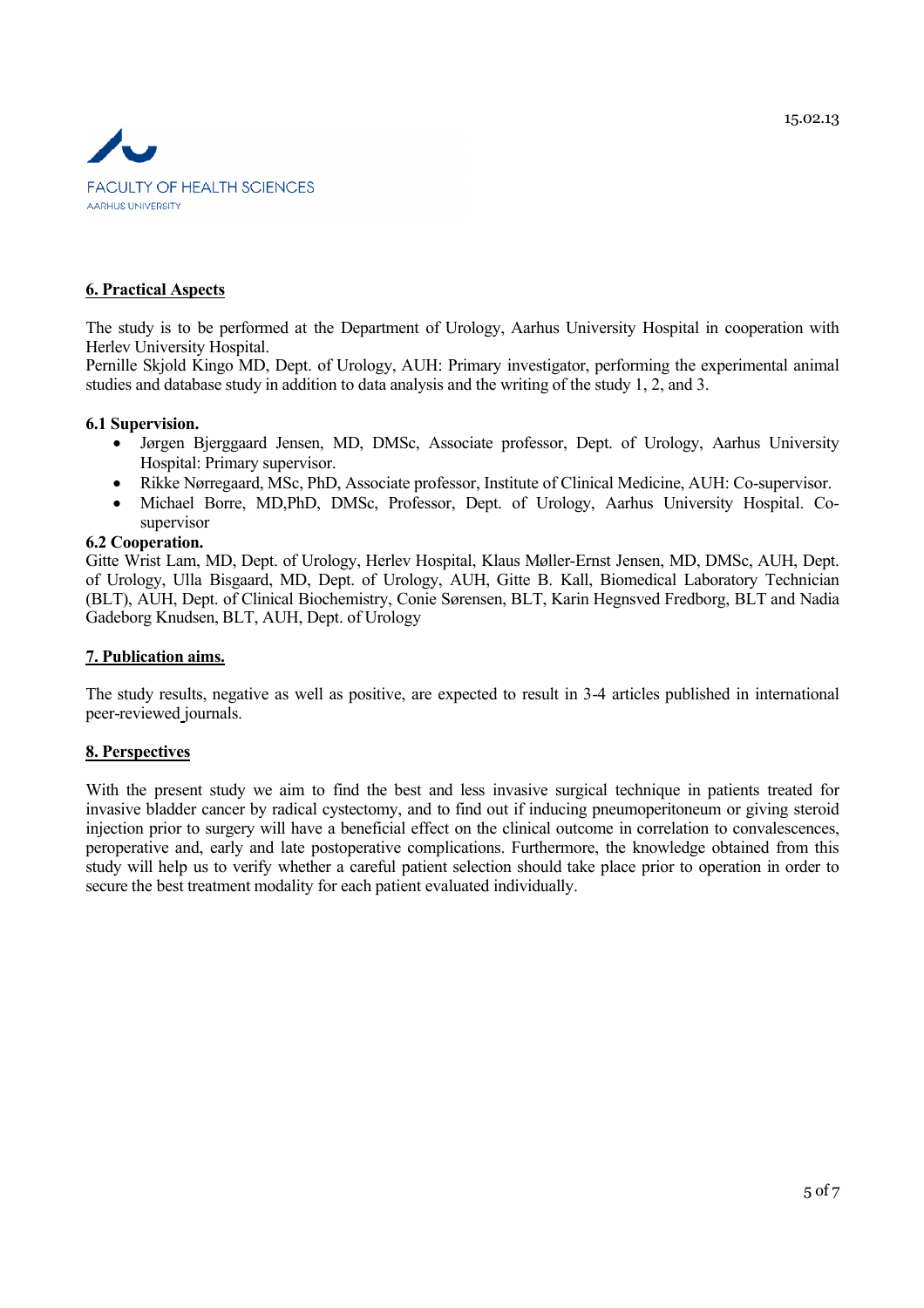

## **References**

- 1. Ploeg M, Aben KKH, Kiemeney LA. The present and future burden of urinary bladder cancer in the world. World J Urol 2009;27:289-293
- 2. Stenzl A, Nigel CC, De Santis M et Al. Treatment of Muscle-invasive and Metastatic Bladder Cancer: Update of the EAU Guidelines. European Urology 2 011; 59: 1009-1018
- 3. Oosterlinck W and Decaestecker K. Current strategies in the treatment of non-muscle-invasive bladder cancer. Expert Rev. Anticancer Ther 2012; 12(8): 1097–1106
- 4. Hoskin P and Dubash S. Bladder conservation for muscle-invasive bladder cancer. Expert Rev. Anticancer Ther 2012; 12(8): 1015–1020
- 5. Wang S, Chen Y, Lin H, Chen L. Comparison of surgical stress response to laparoscopic and open radical cystectomy. World J Urol 2010; 28:451–455
- 6. Weizer AZ, Palella GV, Montgomery JS. Managing muscle-invasive bladder cancer in the elderly. Expert Rev. Anticancer Ther 2010; 10(6): 903–915
- 7. Huang GJ and Stein JP. Open radical cystectomy with lymphadenectomy remains thetreatment of choice for invasive bladder cancer. Curr Opin Urol 2007; 17:369–375
- 8. Jensen JB, Lundbeck F, Jensen KM. Complications and neobladder function of the Hautmann orthotopic ileal neobladder. BJU International 2006; 98: 1289-1294
- 9. Hautman RE, De Petriconi R, Gottfried H et Al. The Ileal Neobladder: Complications and Functional Results in 363 Patients after 11 Years Of Follow-up. J Urol 1999; 161: 422-428
- 10. Jensen JB, Ulhøi BP, Jensen KM. Estimation of the true number of lymph nodes in lymphadenectomy specimens from radical cystectomy. Scand J Urol Nephrol 2009; 43: 288-292
- 11. Knap MM, Lundbeck F, Overgaard J. Early and Late Treatment-related Morbidity Following Radical Cystectomy. Scand J Urol Nephrol 2004; 38: 153–160
- 12. Kuhry E, Jeekel J, Bonjer HJ. Effect of Laparoscopy on the Immune System. Seminars in Laparoscopic Surgery 2004; 11 (1): 37-44
- 13. Chaa EK, Wiklundb NP, Scherr DS. Recent advances in robot-assisted radical cystectomy. Current Opinion in Urology 2011, 21:65–70
- 14. Hayn MH, Hellenthal NJ, Seixas-Mikelus SA et Al. Is patient outcome compromised during the initial experience with robot-assisted radical cystectomy? Results of 164 consecutive cases. BJU International 2010; 108: 882-887
- 15. Nix J, Smith A, Kurpad R, Nielsen ME et Al. Prospective Randomized Controlled Trial of Robotic versus Open Radical Cystectomy for Bladder Cancer: Perioperative and Pathologic Results. European Urology 2010; 57: 196-201
- 16. Smith AB, Nielsen ME, Wallen EM, Pruthi RS. Current status of robot-assisted radical cystectomy. Current Opinion in Urology 2010, 20:60–64
- 17. Haber G, Crouzet S, Gill IS. Laparoscopic and Robotic Assisted Radical Cystectomy for Bladder Cancer: A Critical Analysis. European Urology 2008; 54: 54–64
- 18. Richard E. Hautmann. The oncologic results of laparoscopic radical cystectomy are not (yet) equivalent to open cystectomy. Current Opinion in Urology 2009, 19:522–526
- 19. Haber G, Crouzet S, Gill IS. Laparoscopic and Robotic Assisted Radical Cystectomy for Bladder Cancer: A Critical Analysis. European Urology 2008; 54: 54–64